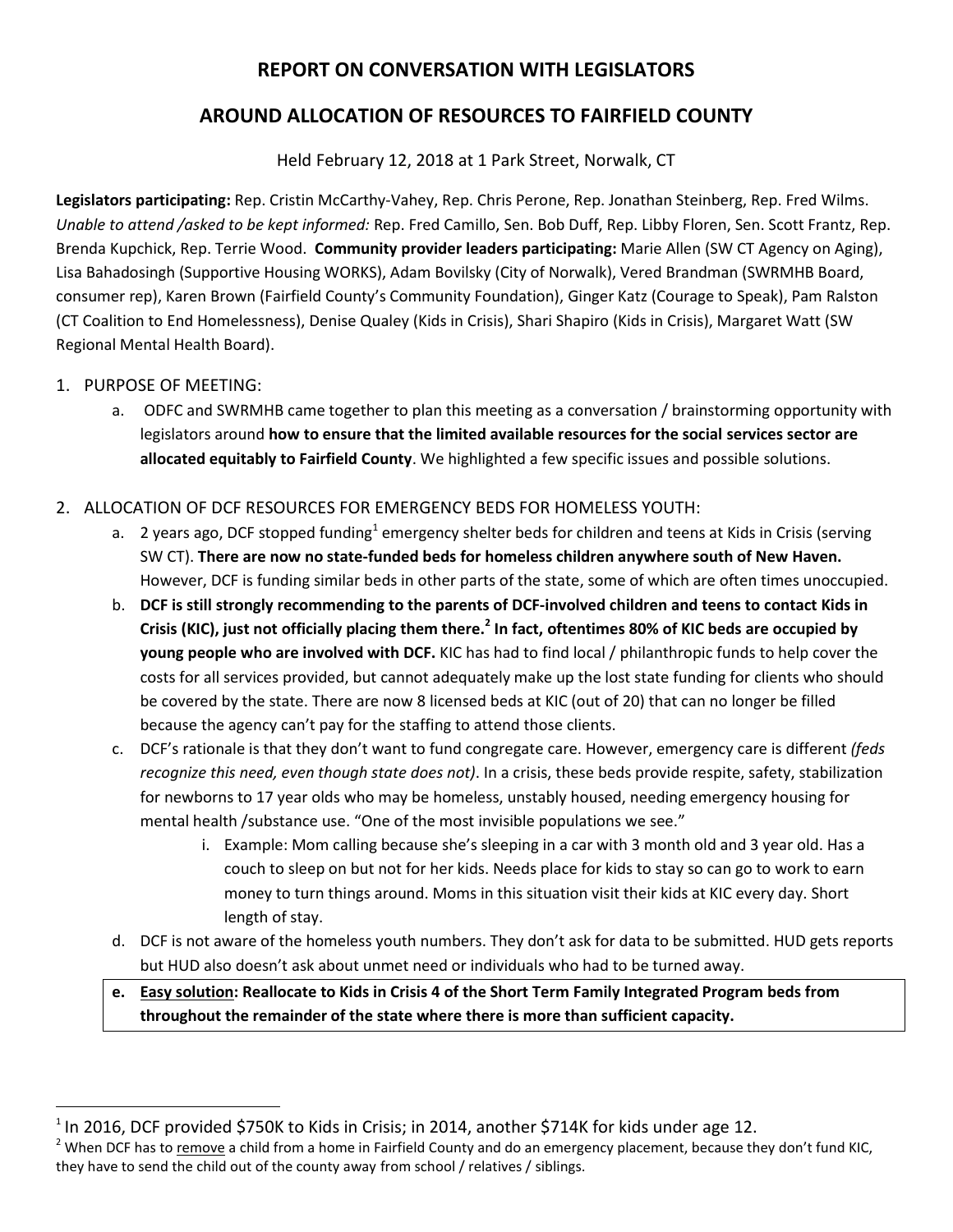- f. For consideration: KIC was funded at 35% by the state, whereas other shelters were primarily funded by DCF. On a side note DCF doesn't require agencies to have a match. Maybe the state should consider requiring agencies to put in 5-10%.
- **g.** Larger issue: There is no state department with direct responsibility for homeless children and teens, whereas DMHAS, DCF and DOH collaborate on programs for homeless young adults.

### 3. HUD YOUTH DEMONSTRATION GRANT:

- a. Annually there is a Youth Count of homeless and unstably housed youth, focused particularly on unaccompanied minors and young adults ages 18-24.<sup>3</sup> In 2017, 763 homeless and unstably housed youth were identified in Fairfield County, of whom 259 were on the street or in shelter. This year more may be identified since more people were surveyed. Youth Count Data are sent to DOH and DHHS, not DCF or DMHAS.
	- i. Numbers are probably an underestimation because youth are bouncing from place to place, leading to survival sex, human trafficking.
	- ii. 1 out of 25 identified youth have a connection to the juvenile justice system. 43% have DCF involvement and are aging out at age 18. They sign themselves out of DCF care and there is no accountability from the system afterwards.
- b. HUD issued an RFP for a Demonstration Grant to fund programming to end youth homelessness by 2020. Fairfield County is prepared with the infrastructure, partners, etc. However, the grant would only be issued to one "Continuum of Care" (COC) in the state, and CT has 2 COCs: the Fairfield County COC, known as "Opening Doors Fairfield County" (ODFC), and the "Balance of State" COC, known as "BOS." In order not to compete with each other, the 2 COCs agreed that Balance of State would bid on the project and would later allocate \$2.4M to Fairfield County. BOS was awarded \$6.5M from the Youth Demonstration Grant, but it is no longer clear that Fairfield County COC is going to receive its share.
- c. **Request: Legislative oversight to ensure that the Balance of State COC (which is chaired by leaders from DOH & CT AIDS –DMHAS acts as collaborative applicant) allocates a fair share to Fairfield County.** Share should be 24%, since we have 24% of the homeless population of the state. (Note: This funding will not solve the Kids in Crisis problem, because the Youth Demonstration grant is aimed at older youth.)
- d. The \$6.5M grant to the BOS COC will be folded in as renewable funding in the future. **Request: Reallocation of a fair share of this renewable funding to Fairfield County.**

## 4. COST OF LIVING IN FAIRFIELD COUNTY:

 $\overline{a}$ 

- a. Fairfield County's Community Foundation (FCCF) [wellbeing index](https://fccfoundation.org/5423/community-wellbeing-index-page/) provides valuable data on burden of housing, low-wage jobs, etc. in the county. Can also look at regional data from the CT Data Collaborative.
- b. Providers report that their wages are so low for jobs such as workers in group homes that they are competing with McDonald's.
- c. SW CT Agency on Aging provided [a 2012 OLR Research Report on Nursing Home Rate Setting](https://www.cga.ct.gov/2012/rpt/2012-R-0401.htm) that identified higher DSSS rates to nursing homes in Fairfield County.<sup>4</sup> This sets a precedent for adjusting allocations to reflect local cost of living.
- d. NAMI Fairfield is holding a legislative forum on February 28<sup>th</sup> at 7pm; SWRMHB is one of the co-sponsors. A recommendation they are making and have been discussing with Rep. Kupchick is setting rates in Fairfield County based on rates in Westchester.

<sup>&</sup>lt;sup>3</sup> The 2018 Youth Count just ended January 30<sup>th</sup>, so data aren't yet available. However, this year 4000 youth were surveyed compared with 2200 last year.

 $^4$  At that time each skilled nursing facility would report its expenses and rates would be based on those. Currently there's just a cost of living increase.